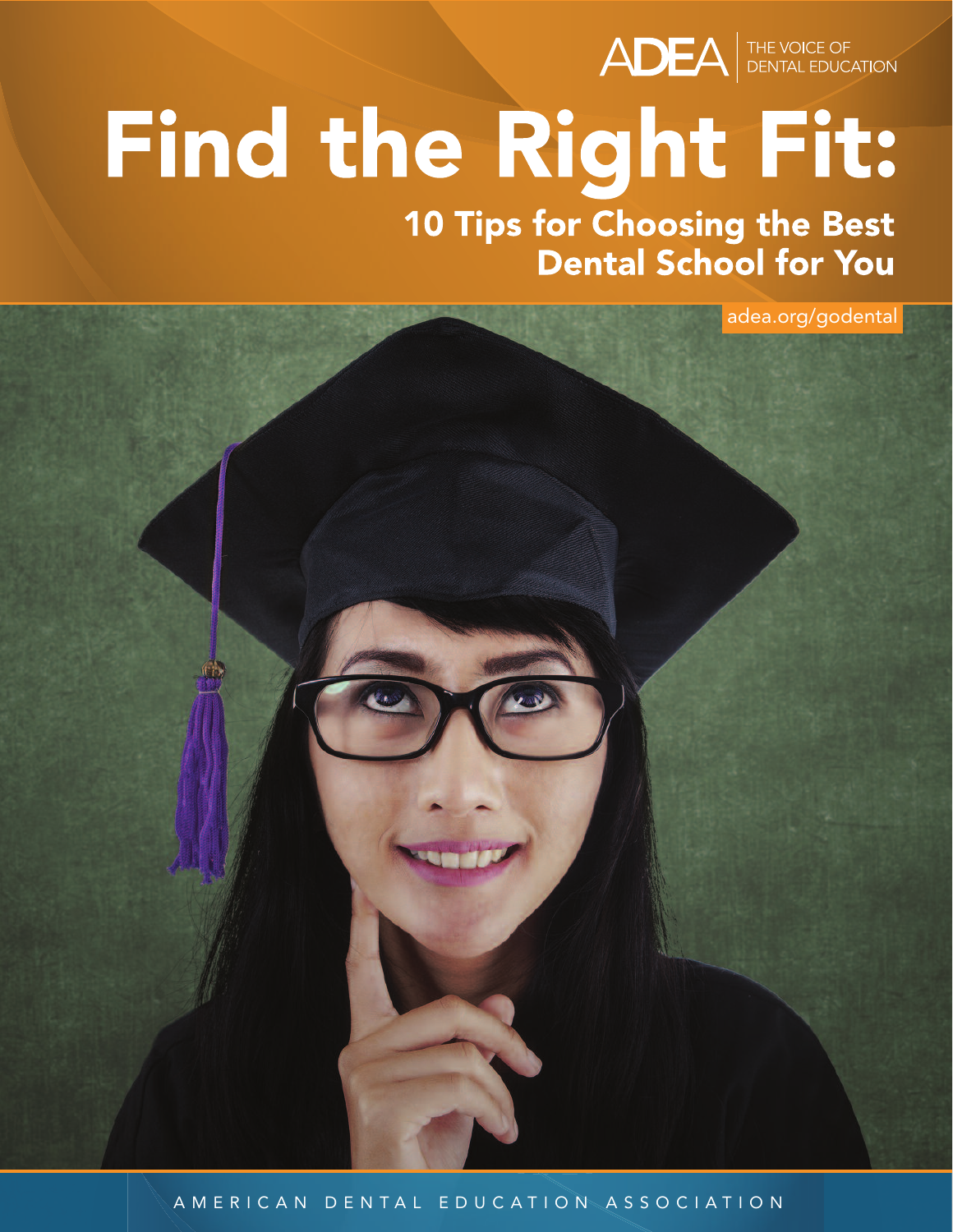adea.org/godental

## **Find the Right Fit:**

### **10 Tips for Choosing the Best Dental School for You**

**While there are many publications that rank dental schools, they are often inaccurate there is no level playing field to rank one against another since they all have programmatic and mission-based differences. This is why it is so important to determine what you are looking to get from your dental education and how you want it to be structured.**

**There are many factors to consider when deciding which schools to apply to. Use these ten tips to help nail down which dental school would be the right fit for you.**

#### **1. Do some soul searching.**

Be sure you do some soul searching and really know what you hope your education will provide. What is motivating you to go to dental school? Think deeply about what excites you and compels you to a career in dentistry, and make sure you come back to that purpose as you research each dental school. This is a good starting place, as dental schools will ask why you decided to pursue a career in dentistry during the application and interview process.

#### **2. Consider your location preferences.**

Many people forget that wherever they attend dental school, they will also be calling home for the next four years. Consider the geographic location of the school and not just the school itself. If cold weather bothers you and you prefer living in a rural area, for example, think about attending a small school in the South. When researching school locations, explore what the location has to offer in the learning sense. Will the area be able to enrich your understanding of practicing in a rural versus urban environment or underserved community? Does the area provide numerous opportunities for community service to fulfill your interests while in school? Choosing a school based on its name and reputation does not mean its location is the best place for you to spend your next four years.

#### **3. Decide what type of curriculum you are looking for.**

The dental school curriculum varies by school and often changes. Consider your learning style. Do you prefer lecture or interactive group work? Is it essential to you that service learning be a component of the curriculum? Are you interested in problem-based learning, where you work with small groups to study a particular subject by creating a problem based on that topic? Is having cutting-edge technology in the classrooms important to you? What about your future career plans—do you want to focus more on clinical practice or are you going to pursue a research path? These are important questions to ask yourself in the beginning of the process, when you are researching dental schools. These questions will help you narrow down your search so you apply to schools that truly fit your interests and learning style.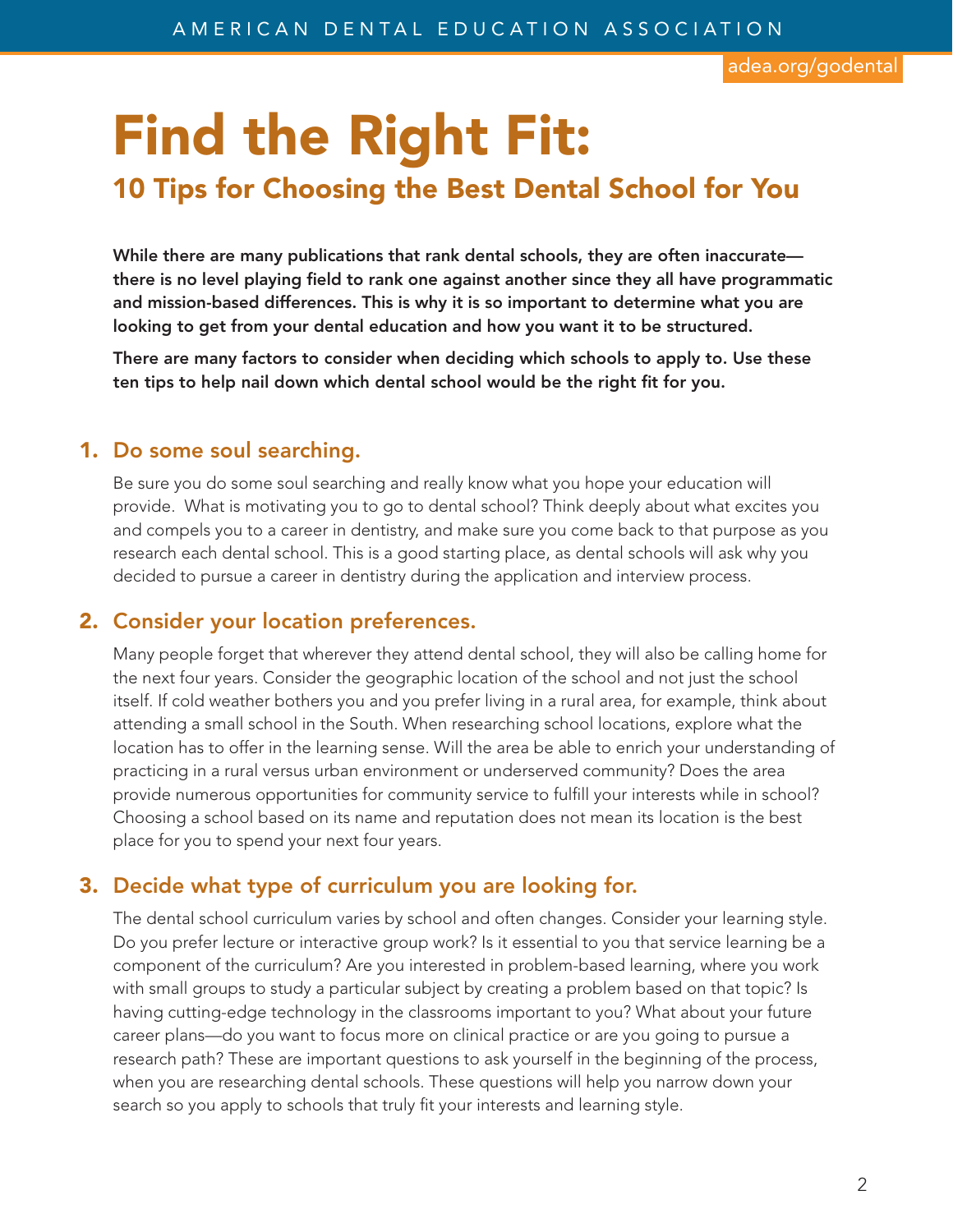#### **4. Take a look at graduate statistics.**

If you have an idea of what you want to do after dental school, then it is important to do some research and find out what graduates of each school you are considering do with their careers. If you are interested in specializing, check with the school to find out how many of their graduates were accepted into a specialty program. This determination can help you decide if your interests are represented at that school. Similarly, if you are looking to get involved in a dental service organization, pay attention to which schools the employees for companies you are interested in came from and consider attending those schools. This applies to all of your other career options after dental school, including going into private practice, academic dentistry, dental research, service in the federal government and public health care policy.

#### **5. Evaluate your fit with the student body.**

There is a lot to consider when evaluating your fit with the student body at a school. Class size, for example, could have a big impact on your learning. If you learn better in small groups, it makes sense to look for a school with a small class size and intimate learning environment. If you thrive in a large network of peers, a larger class size would be stimulating for you. Demographics are also important, especially if you are thinking about dentistry and dental care on a larger scale than just the neighborhood you came from and the people you grew up with. Going to a diverse school in terms of race/ethnicity, gender, culture and nationality has the potential to infuse your education with another level of learning and understanding. You can find information on the demographics and class size at each dental school in the *ADEA Official Guide to Dental Schools* and on individual dental school websites.

#### **6. Make sure the school mission aligns with your beliefs.**

Many schools closely follow their missions when choosing which applicants they will accept. For example, students interested in working in a rural area after graduation should look for schools that have this focus in their mission. Mission statements describe the values of each institution when it comes to the kinds of patients they serve, the dentists they graduate and the practices they follow. When considering a school's mission, try to tie the key points of the statement back to your values. If you can't relate to the mission on a personal level, chances are the school isn't the right fit for you.

#### **7. Think about the age of the school.**

In recent years, several new dental schools have opened. Is it important to you to attend a school that recently opened or one with a more established history? At many new schools, you will have the opportunity to give feedback about the curriculum on a more regular basis and have influence on any curriculum changes. At older schools, you have the benefit of connecting with a larger alumni and evaluating graduate data on a larger scale. Remember, the age of a school does not mean it will be good or bad, but depending on how you want your education to progress, you want to decide now if you are looking at newer or older schools. Just because a school is new does not mean your education will have less value than a more established school. All dental schools will provide you with a quality education.